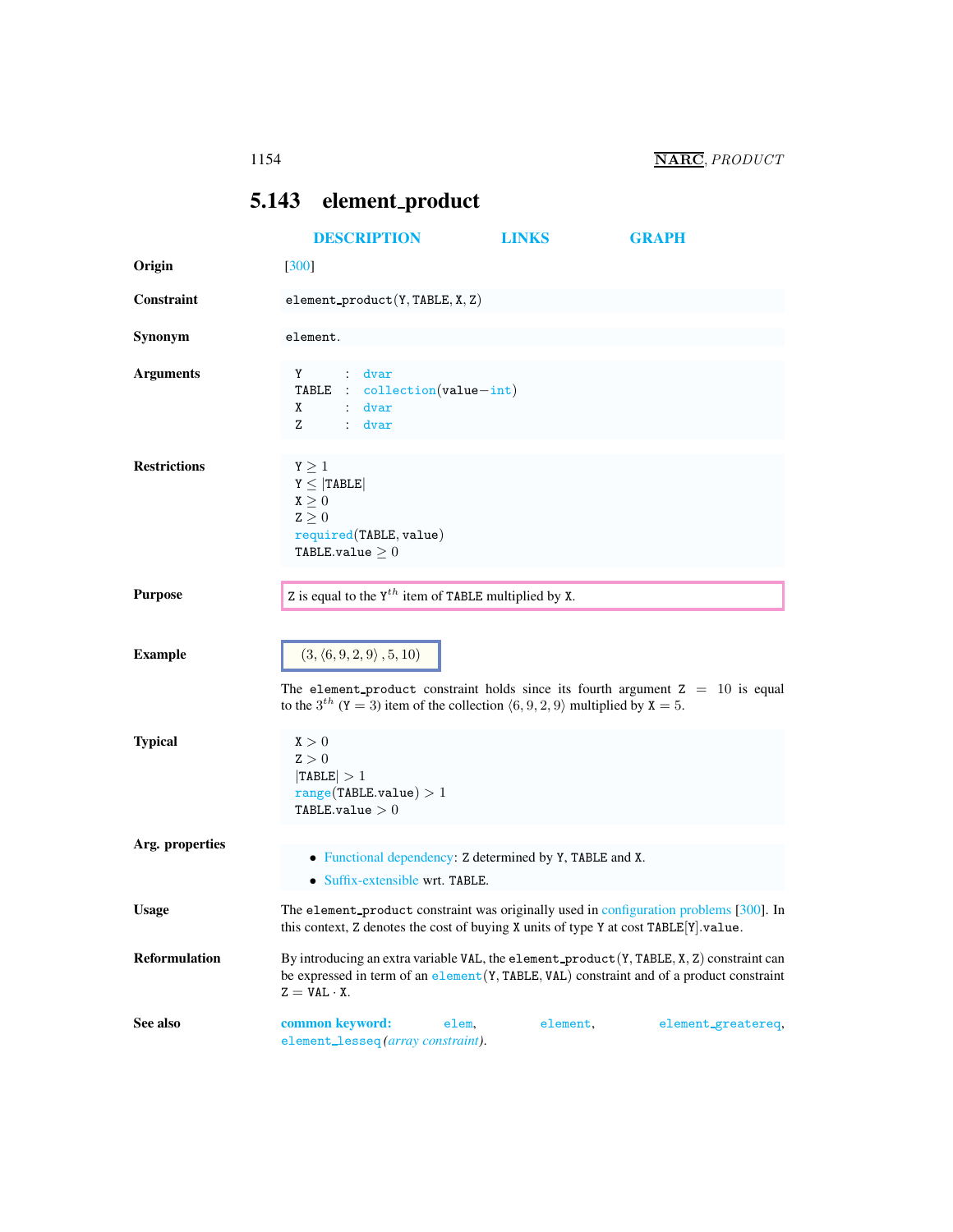## 20051229 1155

Keywords **application area:** configuration problem. constraint arguments: pure functional dependency. constraint type: data constraint.

modelling: array constraint, table, functional dependency, variable subscript.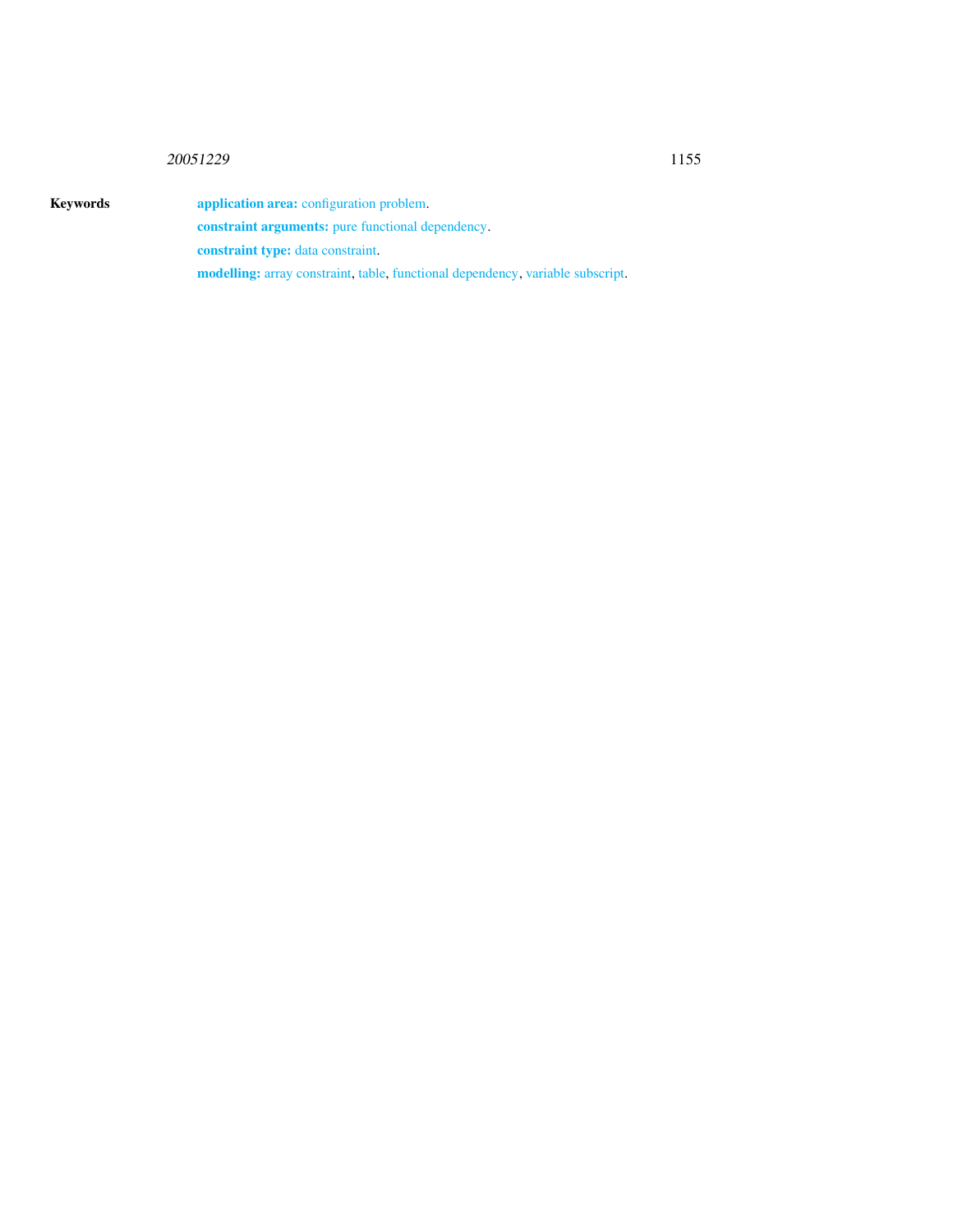1156 **NARC**, *PRODUCT* 

| <b>Derived Collection</b> | ITEM-collection(y-dvar, x-dvar, z-dvar),<br>[item(y-Y, x - X, z - Z)]<br>col  |
|---------------------------|-------------------------------------------------------------------------------|
| Arc input(s)              | <b>ITEM TABLE</b>                                                             |
| Arc generator             | $PRODUCT \rightarrow collection (item, table)$                                |
| Arc arity                 | $\overline{2}$                                                                |
| Arc constraint $(s)$      | $\bullet$ item.y = table.key<br>$\bullet$ item. $z =$ item. $x *$ table.value |
| Graph property(ies)       | $NARC = 1$                                                                    |
|                           |                                                                               |

Graph model We use the derived collection ITEM for putting together the Y, the X and Z parameters of the element product constraint. Within the arc constraint we use the implicit attribute key that associates to each item of a collection its position within the collection.

> Parts (A) and (B) of Figure [5.314](#page-2-1) respectively show the initial and final graph associated with the Example slot. Since we use the NARC graph property, the unique arc of the final graph is stressed in bold.



<span id="page-2-1"></span>Figure 5.314: Initial and final graph of the element product constraint

Signature Because of the first condition of the arc constraint the final graph cannot have more than one arc. Therefore we can rewrite  $NARC = 1$  to  $NARC \ge 1$  and simplify  $\overline{NARC}$  to NARC.

<span id="page-2-0"></span>